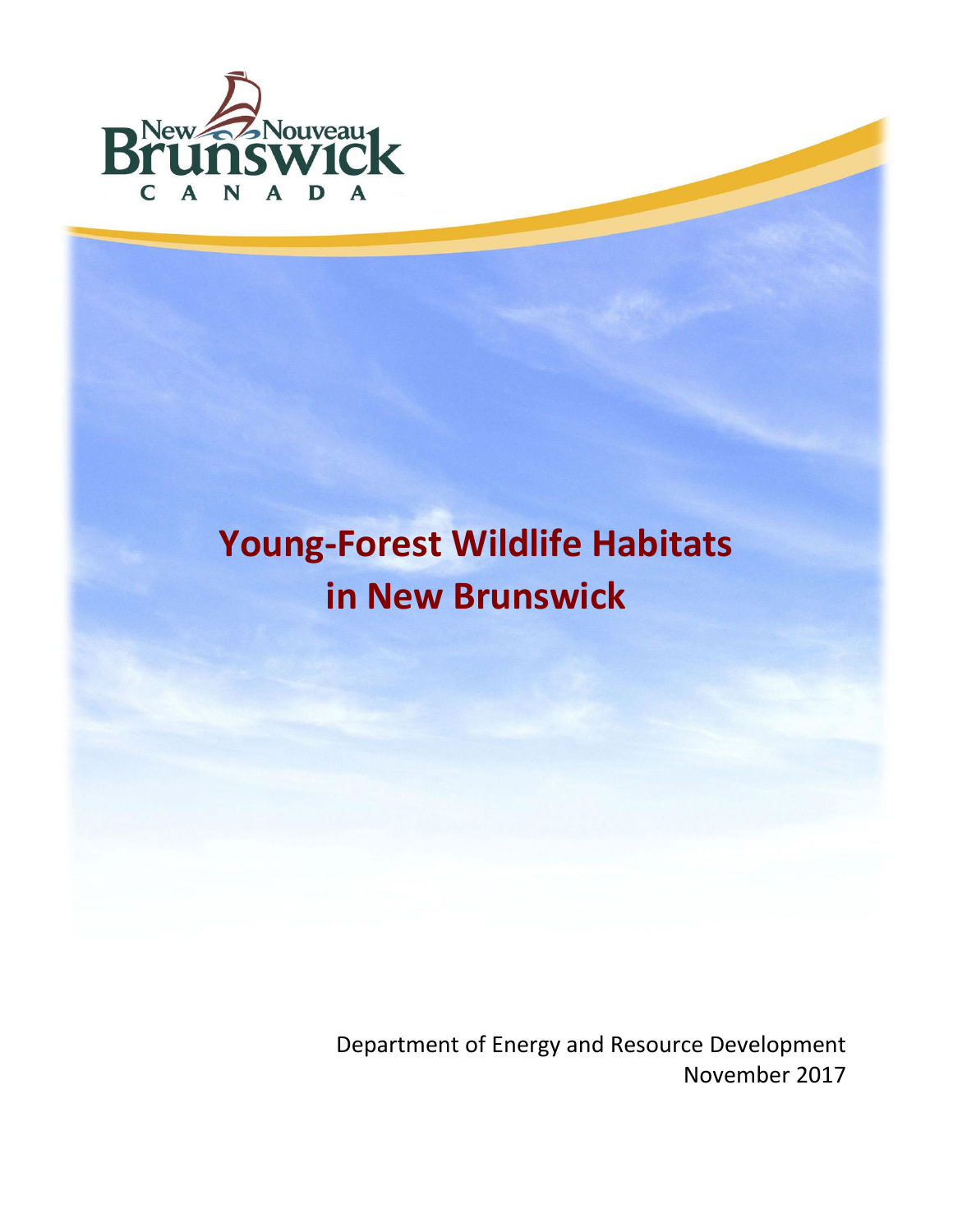# <span id="page-1-0"></span>**TABLE OF CONTENTS**

| $\label{eq:interoduction} \text{Introduction}\\$                                      |
|---------------------------------------------------------------------------------------|
|                                                                                       |
|                                                                                       |
|                                                                                       |
|                                                                                       |
|                                                                                       |
|                                                                                       |
|                                                                                       |
|                                                                                       |
| Appendix 1. Habitat relationships of species associated with young or mid-age forest9 |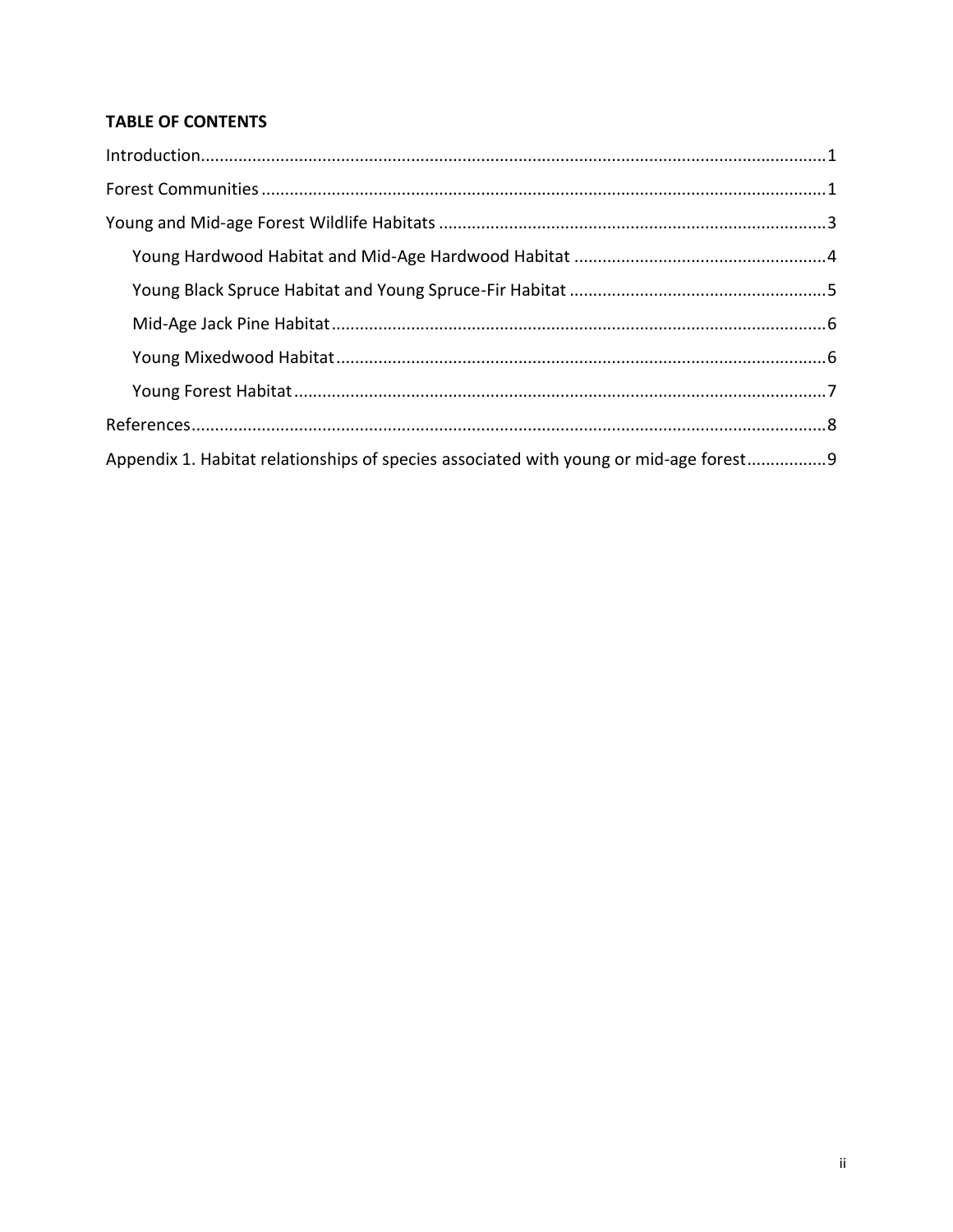## <span id="page-2-0"></span>**[INTRODUCTION](#page-1-0)**

The New Brunswick *Crown Lands and Forests Act* (1980) provides for the integrated management of the resources of Crown land, which includes habitat for the maintenance of fish and wildlife populations. The *New Brunswick Biodiversity Strategy* identifies healthy and resilient native ecosystems and viable populations of native species among its conservation outcomes (PNB 2009). Goals for the management of the New Brunswick Crown forest include maintaining the natural diversity and ecological characteristics of the Acadian forest and providing the habitat necessary to support populations of native wildlife at desired levels.

Young forest stands vary widely in a number of characteristics, including vegetative composition, tree height and diameter, stem density, and canopy closure. Tree height ranges from 2 to 10 m, and diameter (DBH) from 3 to 10 cm. Stand density ranges from 2K to 15K stems/hectare, and is strongly inversely related to tree diameter. Canopy closure is incomplete in the youngest stands, and complete in the older ones. Young stands generally lack characteristics considered typical of old forest, such as large-diameter trees with complex crowns, large woody debris, and senescenceinduced canopy openings. Nonetheless, they provide conditions that are suitable for a wide variety of plant and animal species, and that are necessary for many.

Forest Communities (FC) are the building blocks for identifying forest habitats. Eighteen communities, described at the stand level by tree species composition, encompass the full range of naturally-occurring forest conditions. Young and Mid-age Forest Wildlife Habitats are groups of communities that are further described by stem density, mean tree diameter and maximum residual overstorey basal area. Density and diameter ranges were gleaned from the literature and modified as necessary to accommodate known ranges of those characteristics in New Brunswick forest. Habitat attributes are used to develop habitat yield relationships used in forest management planning, to identify habitats from forest inventory data, and for operational assessments.

This document presents our current understanding of the habitat relationships of vertebrates in young and mid-age forest in New Brunswick. It is intended as a tool to assess habitat abundance across broad spatial and temporal scales and to help establish management targets for these ecosystems. The habitat requirements of old-forest species can be found in the companion document *Old Forest Communities and Old-forest Wildlife Habitats in New Brunswick* (NB ERD 2017a).

# <span id="page-2-1"></span>**[FOREST COMMUNITIES](#page-1-0)**

Forest Communities (FC) are defined at the stand level by tree species composition [\(Table 1\)](#page-3-0). They are named for the most abundant tree species (or group of species) and are composed of at least 35% of that species (or group). The terms "tolerant" and "intolerant" in group names refer to tolerance of low light conditions. Tolerant species tend to be long-lived and regenerate well under themselves, allowing stands to persist with little change well beyond the life span of individual trees. Intolerant species require full light and establish themselves quickly after major disturbances, such as fire or clearcut harvesting. They exhibit rapid growth but have relatively short lifespans and, in the absence of major disturbances, tend to be replaced over time by more tolerant species. FCs also form the basis for *Old* Forest Communities, which in turn are used to define Old-Forest Wildlife Habitats (NB ERD 2017a).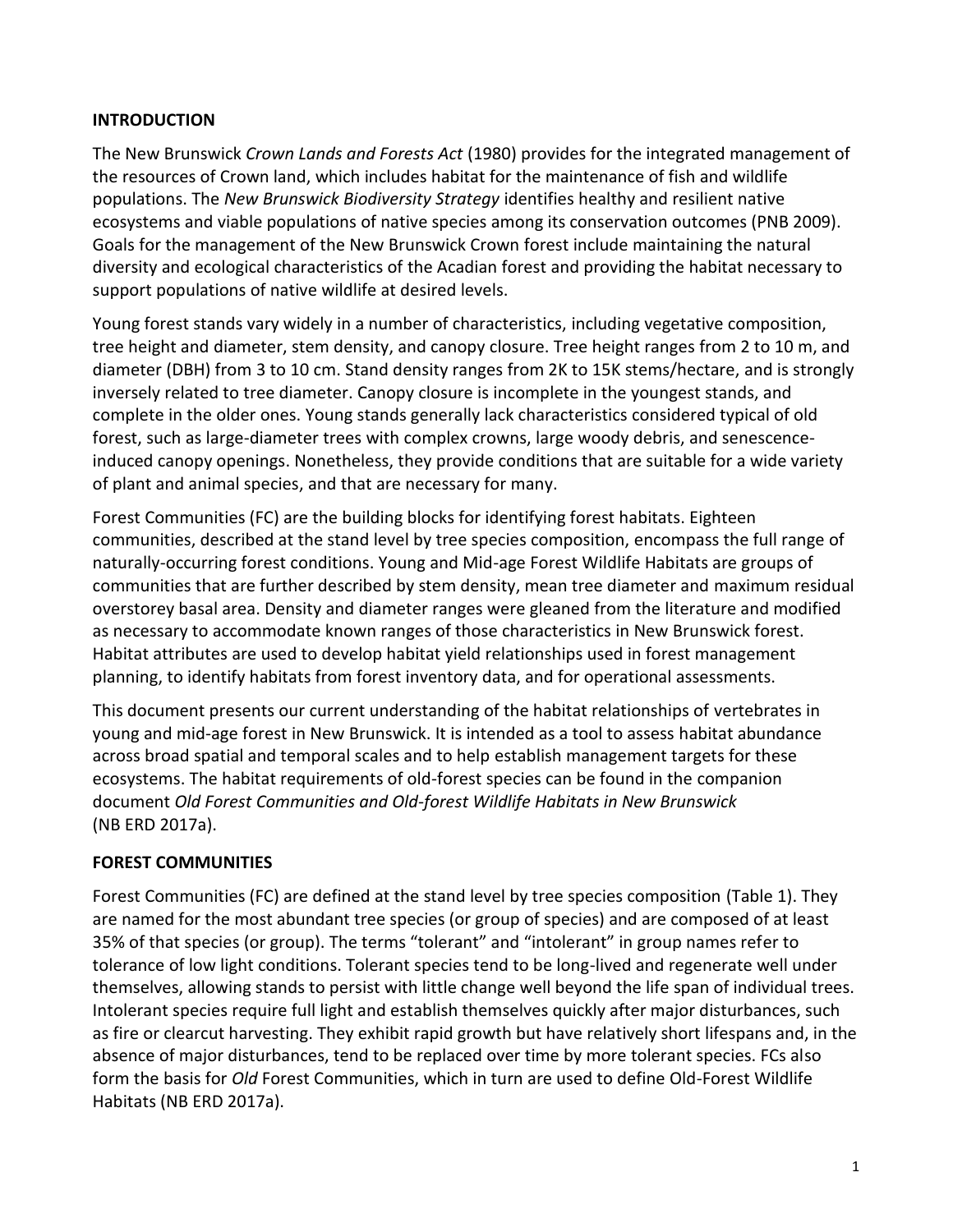Forest Communities named for softwood species contain at least 50% softwood. The Black Spruce community (BS) is the most abundant and occupies a wide range of site conditions, from very wet and poor through to intermediate in both moisture and productivity. The other common, tolerant softwood communities are Red Spruce (RS) and Balsam Fir (BF). Tolerant softwood communities of intermediate abundance are White Spruce (WS) and Cedar (CE), and the uncommon ones are Hemlock (HE) and Larch (TL). Red Pine and White Pine (RP, WP) are uncommon FCs of intermediate tolerance, and Jack Pine (JP) is shade-intolerant and of intermediate abundance. The softwooddominated mixed groups are Softwood-Tolerant Hardwood (SWTH), an uncommon mixed condition of spruce or balsam fir with tolerant hardwood species, Tolerant Softwood (TOSW), a moderately common mix of shade-tolerant species such as red spruce, cedar and hemlock, and Softwood Mix (SWMX), a moderately common softwood type with no single dominant species and which frequently also contains some hardwood.

The hardwood FCs contain at least 50% hardwood species. Tolerant Hardwood Pure (THP) is a moderately common mix of sugar maple, yellow birch and American beech, with local contributions of ironwood, red oak, basswood, silver maple and the ashes. Red maple is considered a tolerant hardwood when other tolerant hardwoods are present. Tolerant Hardwood-Softwood (THSW) is a moderately common mix of tolerant hardwood species with red and white spruce and balsam fir. Tolerant hardwood-Intolerant Hardwood (THIH) is moderately common and is usually the result of significant disturbance, whether natural or anthropogenic. Intolerant Hardwood Mix (IH) is a common FC that is usually the result of significant disturbance; it encompasses a variety of conditions and is usually dominated by white birch or trembling aspen.

|                                                  |                        | Primary          |           |                   |           | TH+RM                    |
|--------------------------------------------------|------------------------|------------------|-----------|-------------------|-----------|--------------------------|
| <b>Forest Community</b>                          | <b>Primary Species</b> | <b>Species %</b> | SW%       | HW%               | TH%       | ℅                        |
| Hemlock (HE)                                     | <b>HE</b>              | $\geq$ 25        | $\geq 25$ | $\qquad \qquad -$ | --        | $-$                      |
| Cedar (CE)                                       | <b>CE</b>              | $\geq 35$        | $\geq 50$ | $-$               | $-$       | $-$                      |
| Red Spruce (RS)                                  | <b>RS</b>              | $\geq 35$        | $\geq 50$ | $-$               | --        |                          |
| Tamarack (TL)                                    | TL                     | $\geq 35$        | $\geq 50$ | $-\!$ $\!-$       | --        |                          |
| <b>Black Spruce (BS)</b>                         | <b>BS</b>              | $\geq 35$        | $\geq 50$ | $-$               | $-$       |                          |
| White Spruce (WS)                                | <b>WS</b>              | $\geq 35$        | $\geq 50$ | $-$               | $-$       | $-$                      |
| Softwood-Tolerant<br>Hardwood (SWTH)             | RS, WS, BF, TH         |                  | $\geq 50$ |                   | $\geq 20$ | $\geq 35$                |
| Balsam Fir (BF)                                  | <b>BF</b>              | $\geq 35$        | $\geq 50$ | $- -$             | $- -$     | $\overline{\phantom{a}}$ |
| Tolerant Softwood (TOSW)                         | HE, CE, RS             | $\geq 35$        | $\geq 50$ | $-$               | $-$       |                          |
| Red Pine (RP)                                    | <b>RP</b>              | $RP \ge WP$      | $WP + RP$ |                   | --        |                          |
| White Pine (WP)                                  | <b>WP</b>              | WP > RP          | $\geq 50$ | $-$               | $- -$     | $\overline{\phantom{a}}$ |
| Jack Pine (JP)                                   | JP.                    | $\geq 35$        | $\geq 50$ | $-$               | $-$       |                          |
| Softwood Mix (SWMX)                              | SW                     |                  | $\geq 50$ | $-$               | --        |                          |
| <b>Tolerant Hardwood Pure</b><br>(THP)           | <b>TH</b>              | $-$              |           |                   | $\geq 50$ | $\geq 75$                |
| Tolerant Hardwood -<br>Softwood (THSW)           | TH, RS, WS, BF         | $25 - 50$        |           |                   | $\geq 30$ | $\geq 35$                |
| Tolerant Hardwood-<br>Intolerant Hardwood (THIH) | TH, IH                 |                  |           | $\geq 50$         | $\geq 20$ | $\geq 35$                |
| Intolerant Hardwood (IH)                         | IH.                    |                  |           | $\geq 50$         | $\geq 20$ |                          |

<span id="page-3-0"></span>Table 1. Composition of Forest Communities.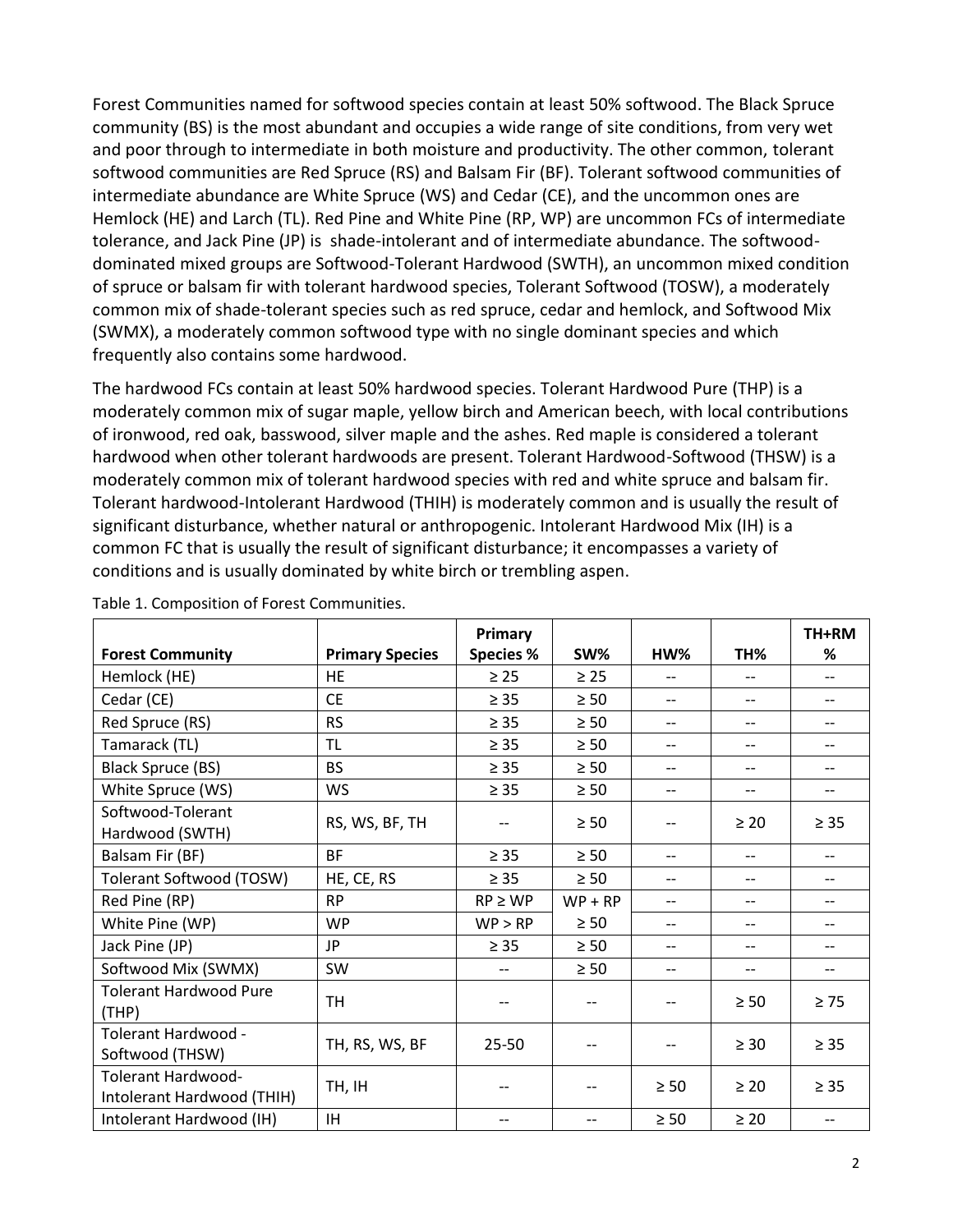## <span id="page-4-0"></span>**[YOUNG AND MID-AGE FOREST WILDLIFE HABITATS](#page-1-0)**

The goal of forest habitat management is to ensure that management activities on Crown land produce a forest that can support vertebrate populations at desired levels. For most species, this translates to providing sufficient habitat to maintain viable populations across the area of Crown land to which they are indigenous.

Forest habitat management is about supplying particular forest conditions in particular locations at particular times. It functions as a component of a larger strategic planning process for multiple forest values that is applied at a large spatial extent and over a long time horizon. Inclusion in that process allows forest habitats to be tracked and directed across space and time. The process is best suited to species that are sufficiently common and widespread that habitat is a reasonable predictor of occurrence.

There are 159 vertebrates that use New Brunswick's forest for some or all of their breeding, migrating or over-wintering requirements. Fifty-eight of them make use of young or mid-age forest conditions; the full range of their habitat associations are given in [Appendix](#page-10-0) 1. Young and mid-age forest habitats were identified and defined based on the requirements of the species that utilize them; however, priority was given to the 32 species that meet the criteria of being relatively common, of not also having their needs met in old forest, and of not requiring that forest be in close proximity to other habitat classes, such as non-forested uplands, wetlands and watercourses. Habitat descriptions were developed for each species, and these were used generate a set of young and mid-age forest habitats with sufficiently broad definitions to encompass the requirements of all 32 species.

The resulting 7 young and mid-age forest habitats are Young Hardwood (YHWH), Mid-Age Hardwood (MHWH), Young Spruce-fir (YSFH), Young Black Spruce (YBSH), Mid-Age Jack Pine (MJPH), Young Mixedwood (YMWH) and Young Forest (YFH). With the exception of YMWH, each habitat is explicitly composed of nested Forest Communities (see [Table 1\)](#page-3-0) and further defined by ranges of quadratic mean diameter (Curtis and Marshall 2000) and stem density. YHWH/MHWH, YSFH and MJPH are mutually exclusive and range from pure hardwood or softwood to mixes of almost 50%. YMWH occurs when softwood (or hardwood) is between 25% and 75% and always meets the stand-level criteria for at least one other young-forest habitat. YBSH is always nested within YSFH. YFH is a broadly defined young-forest condition with stand-level criteria that encompass those of all the other types.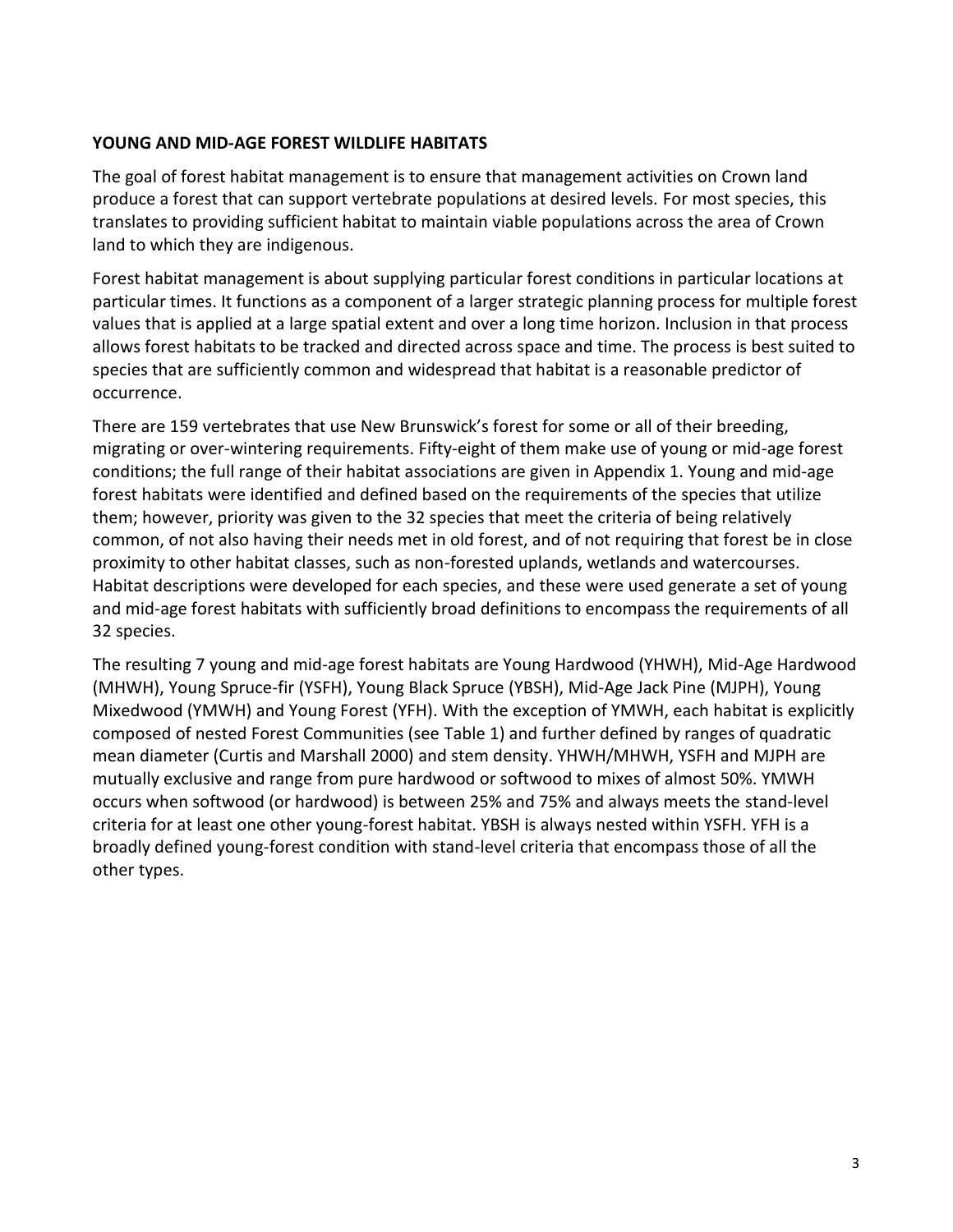## <span id="page-5-0"></span>**Young Hardwood Habitat and Mid-Age Hardwood Habitat**

Young Hardwood Habitat (YHWH) and Mid-age Hardwood Habitat (MHWH) together provide habitat for at least 35 vertebrate species. Most of them have fairly broad habitat requirements, preferring young forest of any type or hardwood forest of any stage. However, 2 of those species require YHWH, 5 require MHWH, and 2 require either type [\(Table 2\)](#page-5-1).

YHWH and MHWH are defined in terms of forest community, mean stem diameters (quadratic mean diameter), minimum stem densities and maximum basal areas of stems larger than expected means [\(Table 3\)](#page-5-2). Landscape structure is defined in terms size and shape of habitat patches [\(Table 4\)](#page-5-3).

| <b>Habitat Type</b> | <b>Species</b>         |
|---------------------|------------------------|
|                     | Meadow jumping mouse   |
| Young Hardwood      | Chestnut-sided warbler |
|                     | Ruffed grouse          |
| Mid-Age Hardwood    | Eastern whip-poor-will |
|                     | Philadelphia vireo     |
|                     | American redstart      |
|                     | Rose-breasted grosbeak |
| Young or Mid-Age    | American woodcock      |
| Hardwood            | Veerv                  |

<span id="page-5-1"></span>Table 2. Species assigned to Young and Mid-Age Hardwood Habitats.

<span id="page-5-2"></span>Table 3. Structural characteristics of Young and Mid-Age Hardwood Habitats.

| Habitat<br>Type | <b>Forest Community</b> | <b>QM Diameter</b><br>(cm) | <b>Stem Density</b><br>(stems/ha) | <b>Basal Area Stems &gt;</b><br>15 cm (m2/ha) |
|-----------------|-------------------------|----------------------------|-----------------------------------|-----------------------------------------------|
| YHWH            | IHMX. THIH. THP. THSW   | - 4                        | ΝA                                |                                               |
| <b>MHWH</b>     | IHMX, THIH, THP, THSW   | $4 - 15$                   | $\geq 2000$                       |                                               |

<span id="page-5-3"></span>Table 4. Landscape structure of Young and Mid-Age Hardwood Habitats.

| <b>Habitat Type</b> | Criteria Set <sup>1</sup> | <b>Habitat Area in</b><br>Patch <sup>2</sup> | <b>Proportion of Patch</b><br>in Habitat <sup>3</sup> |
|---------------------|---------------------------|----------------------------------------------|-------------------------------------------------------|
| YHWH                | Chestnut-sided warbler    | 10                                           | $\geq 0.75$                                           |
|                     | American redstart         | 10                                           | $\ge 0.75$                                            |
| <b>MHWH</b>         | Philadelphia vireo        | 20                                           | $\geq 0.75$                                           |
|                     | Ruffed grouse             | 50                                           | $\geq 0.75$                                           |

 $1$  Set named for principal species for which structure defined.

 $2$  Area in each patch that must meet stand structure criteria.

 $3$  Proportion of each patch, regardless of size, that must meet stand structure criteria.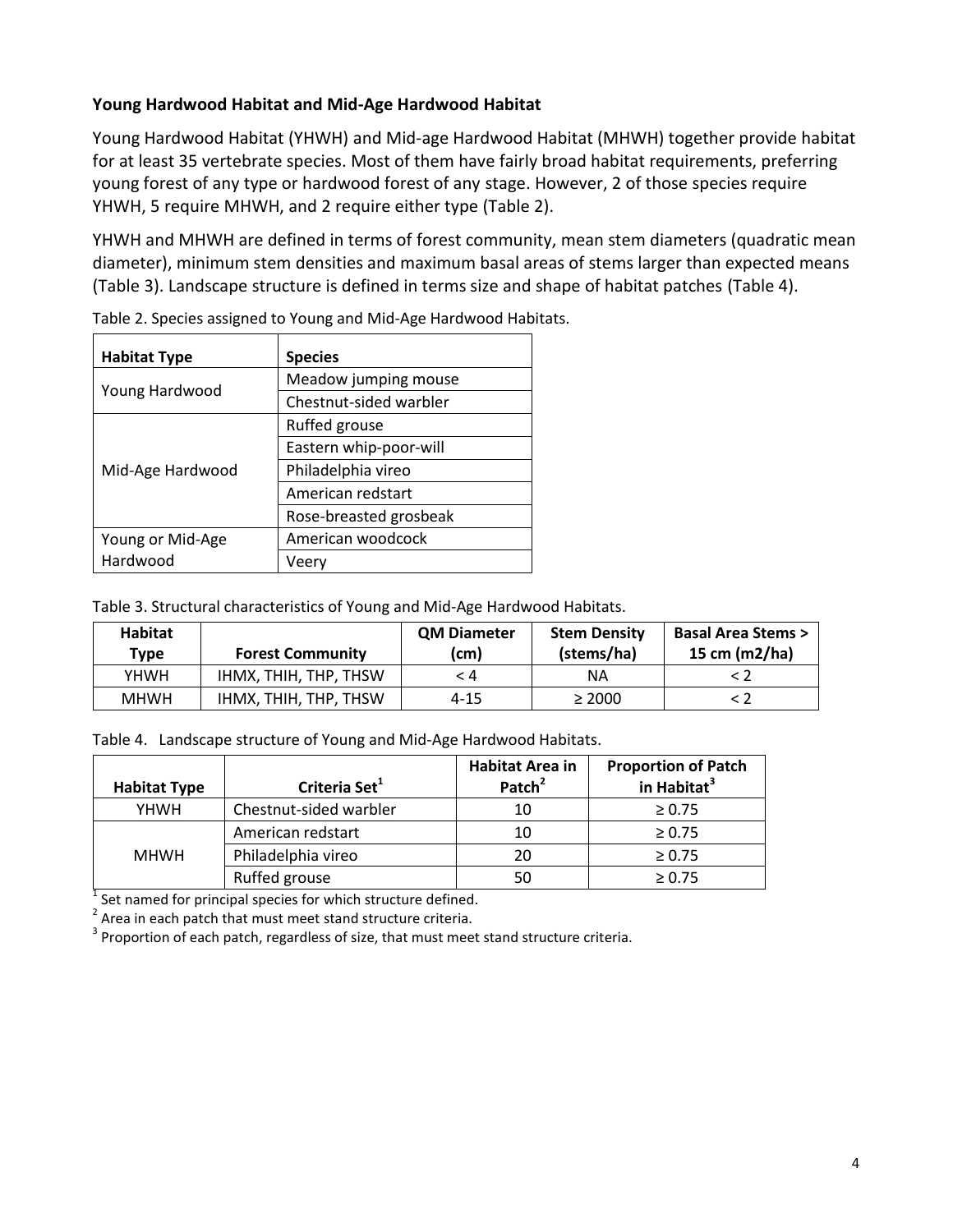## <span id="page-6-0"></span>**Young Black Spruce Habitat and Young Spruce-Fir Habitat**

The young and mid-age stages of black spruce forest are not distinguishable from the perspective of the vertebrates that occupy them, and hence were combined into a single habitat type – Young Black Spruce Habitat (YBSH). For the same reason, young and mid-age spruce-fir stages were also combined into Young Spruce-Fir Habitat (YSFH). Combined, YBSH and YSFH provide habitat for 38 vertebrate species, most of which have fairly broad habitat preferences for softwood-dominated stands of any age or young stands of any composition. Nine species, however, depend on the occurrence of one or both of these habitat types [\(Table 5\)](#page-6-1).

The structure of YBSH and YSFH are given in terms of forest community, mean stem diameters, minimum stem densities and maximum basal areas of stems larger than expected [\(Table 6\)](#page-6-2). Landscape structure is defined in terms size and shape of habitat patches [\(Table 7\)](#page-6-3).

| <b>Habitat Type</b>                       | <b>Species</b>           |
|-------------------------------------------|--------------------------|
|                                           | Palm warbler             |
| Young Black Spruce                        | Lincoln's sparrow        |
|                                           | Red squirrel             |
|                                           | Tennessee warbler        |
|                                           | Magnolia warbler         |
| Young Spruce-Fir or<br>Young Black Spruce | <b>Blackpoll warbler</b> |
|                                           | Yellow-rumped warbler    |
|                                           | Fox sparrow              |
|                                           | Pine grosbeak            |

<span id="page-6-1"></span>Table 5. Species assigned to Young Black Spruce and Young Spruce-fir Habitats.

<span id="page-6-2"></span>Table 6. Structural characteristics of Young Black Spruce and Young Spruce-Fir Habitats.

| Habitat<br><b>Type</b> | <b>Forest Community</b>                         | <b>QM Diameter</b><br>(cm) | <b>Stem Density</b><br>(stems/ha) | <b>Basal Area Stems &gt;</b><br>10 cm (m2/ha) |
|------------------------|-------------------------------------------------|----------------------------|-----------------------------------|-----------------------------------------------|
| YBSH                   | BS                                              | $3-10$                     | $\geq 2000$                       | $\leq 5$                                      |
| <b>YSFH</b>            | BF, CE, HE, RS, BS, SWMX,<br>SWTH, TL, TOSW, WS | $3-10$                     | $\geq 2000$                       | $\leq$ 5                                      |

<span id="page-6-3"></span>Table 7. Landscape structure of Young Black Spruce and Young Spruce-fir Habitats.

| <b>Habitat Type</b> | Criteria Set <sup>1</sup> | <b>Habitat Area in</b><br>Patch <sup>2</sup> | <b>Proportion of Patch</b><br>in Habitat <sup>3</sup> |
|---------------------|---------------------------|----------------------------------------------|-------------------------------------------------------|
| YBSH                | Palm warbler              | 15                                           | $\geq 0.75$                                           |
| YSFH                | Magnolia warbler          | 10                                           | $\geq 0.75$                                           |

 $1$  Set named for principal species for which structure defined.

 $2$  Area in each patch that must meet stand structure criteria.

 $3$  Proportion of each patch, regardless of size, that must meet stand structure criteria.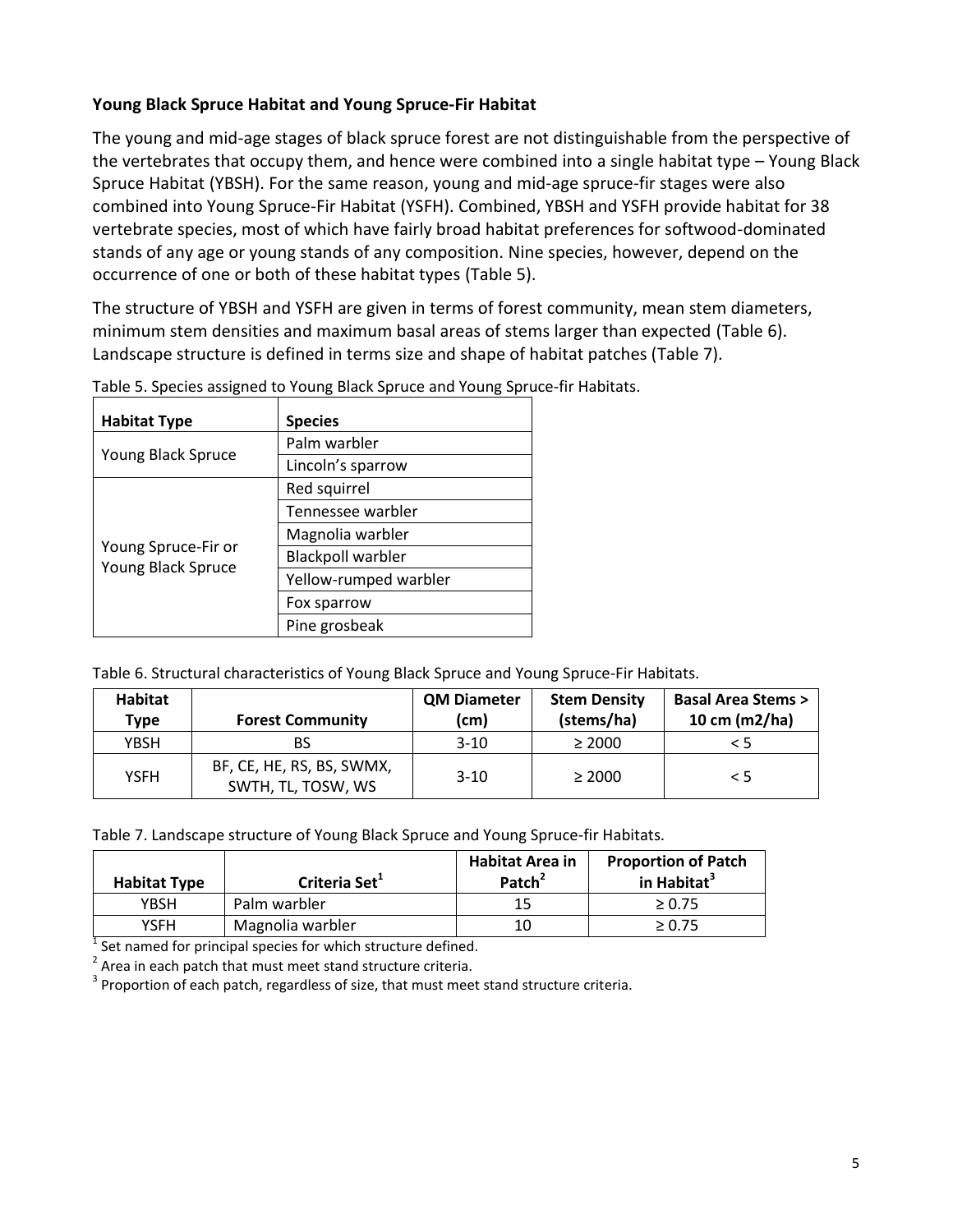## <span id="page-7-0"></span>**Mid-Age Jack Pine Habitat**

Jack pine forest is relatively poor in vertebrate species, with none being assigned to either young or old stands. Mid-age jack pine, however, provides good habitat for 2 species: red squirrel and spruce grouse [\(Table 8\)](#page-7-2). Structural criteria for MJPH are given in [Table 9.](#page-7-3) Landscape structure is defined in terms size and shape of habitat patches [\(Table 10\)](#page-7-4).

<span id="page-7-2"></span>Table 8. Species assigned to Mid-Age Jack Pine Habitat.

| <b>Habitat Type</b> | <b>Species</b> |
|---------------------|----------------|
| Mid-Age Jack Pine   | Red squirrel   |
|                     | Spruce grouse  |

<span id="page-7-3"></span>Table 9. Structural characteristics of Mid-Age Jack Pine Habitat.

| Habitat     |                         | <b>QM Diameter</b> | <b>Stem Density</b> | <b>Basal Area Stems</b> |
|-------------|-------------------------|--------------------|---------------------|-------------------------|
| Type        | <b>Forest Community</b> | (cm)               | (stems/ha)          | $> 10$ cm (m2/ha)       |
| <b>MJPH</b> | ID                      | 3-10               | $\geq 2000$         | : 10                    |

<span id="page-7-4"></span>Table 10. Landscape structure of Mid-Age Jack Pine Habitat.

| Criteria Set <sup>1</sup> | <b>Habitat Area in</b><br>Patch <sup>2</sup> | <b>Proportion of Patch</b><br>in Habitat <sup>3</sup> |
|---------------------------|----------------------------------------------|-------------------------------------------------------|
| Red squirrel              | 10                                           | $\geq 0.75$                                           |
| Spruce grouse             | 50                                           | > 0.75                                                |

 $1$  Set named for principal species for which structure defined.

 $2$  Area in each patch that must meet stand structure criteria.

<span id="page-7-1"></span> $3$  Proportion of each patch, regardless of size, that must meet stand structure criteria.

#### **Young Mixedwood Habitat**

Young and mid-age stages of mixedwood were combined into Young Mixedwood Habitat (YMWH). It provides critical habitat for American woodcock and Philadelphia vireo [\(Table 11\)](#page-7-5), though is used by many other young-forest species. YMHW stands are composed of between 25% and 75% hardwood, and always also meet the definition of at least one other young or mid-age habitat [\(Table](#page-7-6) 12). Landscape structure is defined in terms size and shape of habitat patches [\(Table 13\)](#page-8-1).

<span id="page-7-5"></span>Table 11. Species assigned to Young Mixedwood Habitat.

| Habitat Type    | <b>Species</b>     |
|-----------------|--------------------|
| Young Mixedwood | American woodcock  |
|                 | Philadelphia vireo |

<span id="page-7-6"></span>Table 12. Structural characteristics of Young Mixedwood Habitat.

| <b>Habitat</b> | Hardwood  | Overlapping          |
|----------------|-----------|----------------------|
| Type           | Percent   | <b>Habitat Types</b> |
| YMWH.          | $25 - 75$ |                      |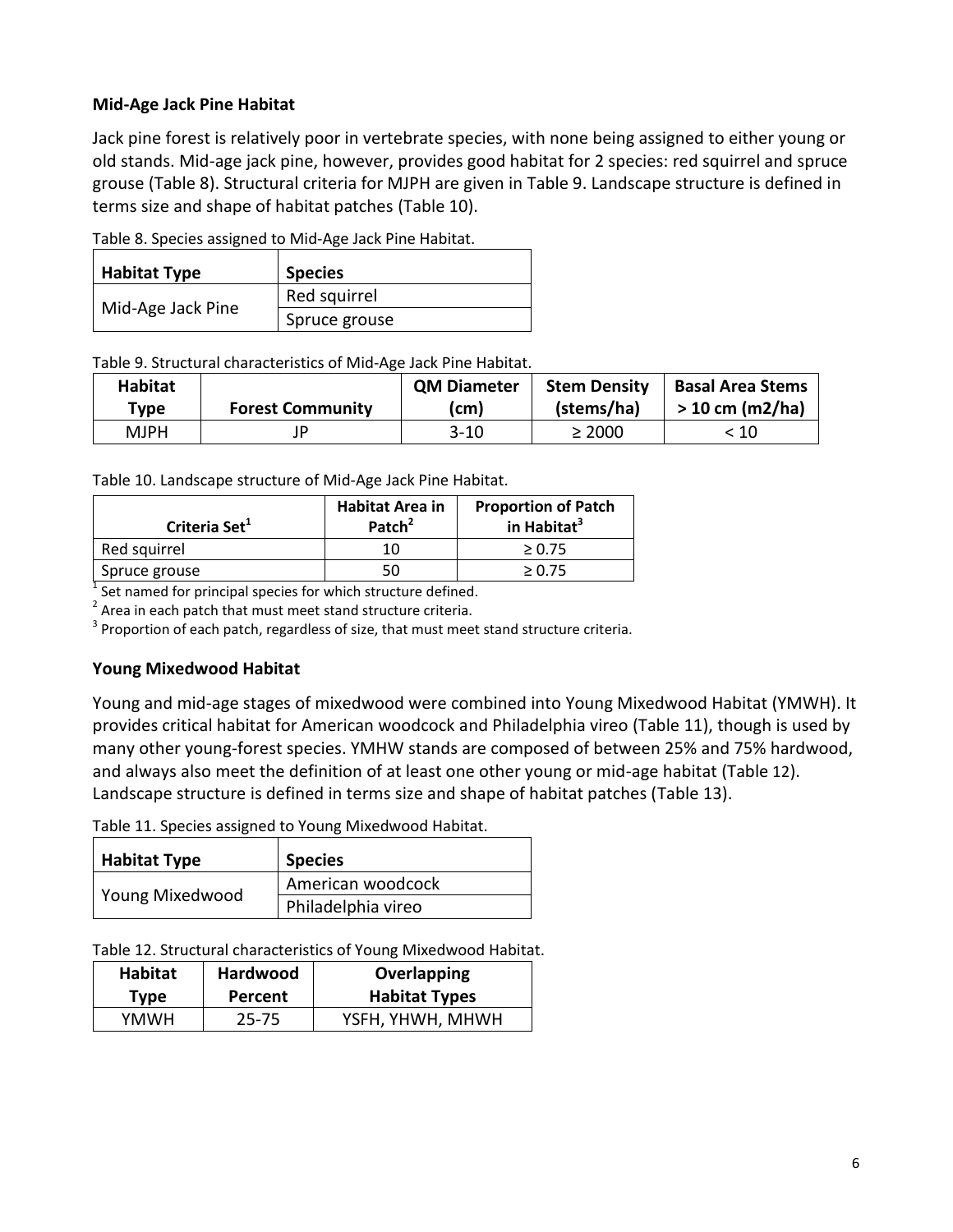<span id="page-8-1"></span>Table 13. Landscape structure of Young Mixedwood Habitat.

| Criteria Set <sup>1</sup> | <b>Habitat Area in</b><br>Patch <sup>2</sup> | <b>Proportion of Patch</b><br>in Habitat <sup>3</sup> |  |
|---------------------------|----------------------------------------------|-------------------------------------------------------|--|
| Philadelphia vireo        | 20                                           | > 0.75                                                |  |
| American woodcock         | 50                                           | > 0.75                                                |  |
|                           |                                              |                                                       |  |

 $1$  Set named for principal species for which structure defined.

 $2$  Area in each patch that must meet stand structure criteria.

<span id="page-8-0"></span> $3$  Proportion of each patch, regardless of size, that must meet stand structure criteria.

## **Young Forest Habitat**

 $\Gamma$ 

Young Forest Habitat (YFH) provides important habitat for 8 young-forest species that do not require a particular overstorey composition, i.e., species that are not strongly associated with one of the previously-identified habitat types [\(Table 14\)](#page-8-2). YFH stands are composed of any of the other young or mid-age habitats [\(Table 15\)](#page-8-3). Landscape structure is defined in terms size and shape of habitat patches [\(Table 16\)](#page-8-4).

| <b>Habitat Type</b>  | <b>Species</b>         |  |  |
|----------------------|------------------------|--|--|
|                      | Snowshoe hare          |  |  |
|                      | Ermine                 |  |  |
|                      | Cedar waxwing          |  |  |
|                      | Nashville warbler      |  |  |
| Young Forest Habitat | Mourning warbler       |  |  |
|                      | Common yellowthroat    |  |  |
|                      | Wilson's warbler       |  |  |
|                      | White-throated sparrow |  |  |

<span id="page-8-2"></span>Table 14. Species assigned to Young Forest Habitat.

<span id="page-8-3"></span>Table 15. Structural characteristics of Young Forest Habitat.

| <b>Habitat Type</b> | <b>Nested Habitat Types</b> |
|---------------------|-----------------------------|
| YFH                 | YSFH, YHWH, MHWH, YMWH      |

<span id="page-8-4"></span>Table 16. Landscape structure of Young Forest Habitat.

T

| Criteria Set <sup>1</sup> | <b>Habitat Area in</b><br>Patch <sup>2</sup> | <b>Proportion of Patch</b><br>in Habitat <sup>3</sup> |
|---------------------------|----------------------------------------------|-------------------------------------------------------|
| White-throated sparrow    | 10                                           | $\geq 0.75$                                           |
| Wilson's warbler          | 20                                           | $\geq 0.75$                                           |
| Ermine                    | 100                                          | > 0.75                                                |

 $1$  Set named for principal species for which structure defined.

 $2$  Area in each patch that must meet stand structure criteria.

 $3$  Proportion of each patch, regardless of size, that must meet stand structure criteria.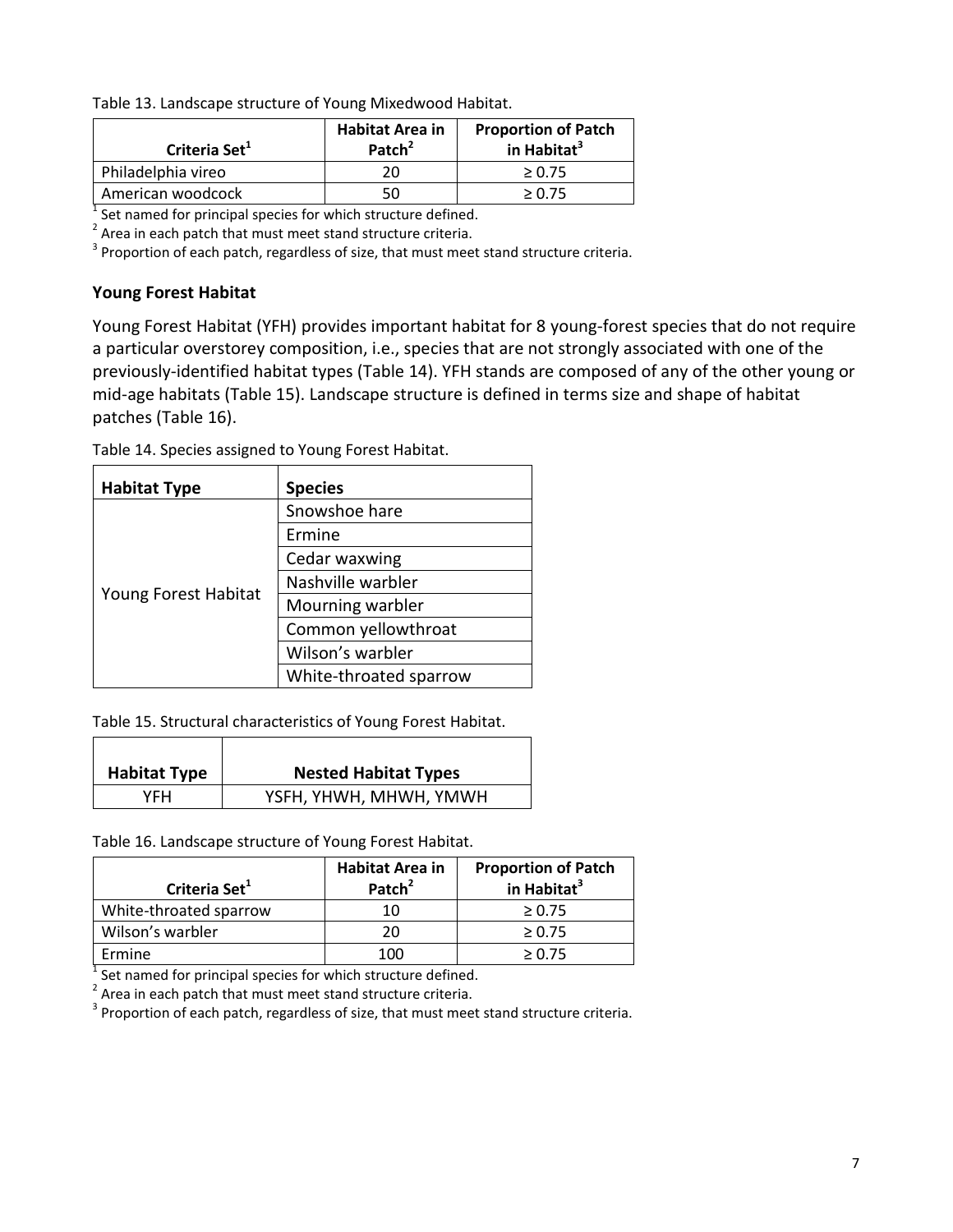#### <span id="page-9-0"></span>**REFERENCES**

- Boone, R. B. and W. B. Krohn. 1998a. Maine gap analysis vertebrate data Part I: distribution, habitat relations, and status of amphibians, reptiles, and mammals in Maine. Part of final contract report to USGS Biological Resources Division, Gap Analysis Program, Moscow, Idaho. 175 pp. plus appendices.
- Boone, R. B. and W. B. Krohn. 1998b. Maine gap analysis vertebrate data Part II: distribution, habitat relations, and status of breeding birds in Maine. Part of final contract report to USGS Biological Resources Division, Gap Analysis Program, Moscow, Idaho. 367 pp. plus appendices.
- Curtis, R. O and D. D. Marshall. 2000. Why quadratic mean diameter? West. J. Appl. For 15(3): 137- 139. Web application: [http://www.fs.fed.us/pnw/olympia/silv/publications/opt/436\\_CurtisMarshall2000.pdf](http://www.fs.fed.us/pnw/olympia/silv/publications/opt/436_CurtisMarshall2000.pdf)
- DeGraaf, R. M. and D. D. Rudis. 1986. New England wildlife: Habitat, natural history, and distribution. Gen. Tech. Rep. NE-108. Broomall, PA: U.S.D.A. Forest Service, Northeastern Forest Experiment Station. 491 p.
- DeGraaf, R. M., M. Yamasaki, W. B. Leak and J. W. Lanier. 1992. New England wildlife: Management of forested habitats. Gen. Tech. Rep. NE-144. Radnor, PA: U.S.D.A. Forest Service, Northeastern Forest Experiment Station. 271 p.
- Dilworth, T., ed. 1984. Land mammals of New Brunswick. Fredericton NB: Tim Dilworth. xi + 228 p.
- Elderkin, M. F. 1989. Habitat supply analysis: Forest birds in New Brunswick. Unpub. Rep., New Brunswick Dept. Natural Resources and Energy: v + 154 p.
- Erskine, A. J. 1992. Atlas of breeding birds of the Maritime Provinces. Nova Scotia Museum. x + 270 p.
- NatureServe. 2012. NatureServe Explorer: An online encyclopedia of life, version 7.1. NatureServe, Arlington, Virginia. Web application: <http://www.natureserve.org/explorer>
- New Brunswick Department of Energy and Resource Development. 2017a. Old forest communities and old-forest wildlife habitats in New Brunswick. Unpublished. 20 pp.
- New Brunswick Department of Energy and Resource Development. 2017b. Wetland and coastal wildlife habitats in New Brunswick. Unpublished. 42 pp.
- Poole. A., ed. 2012. The Birds of North America Online [web application]. Ithaca: Cornell Lab of Ornithology. Web application: [http://bna.birds.cornell.edu](http://bna.birds.cornell.edu/)
- Province of New Brunswick. 2009. Biodiversity Strategy. 23 pp. Web application: [http://www2.gnb.ca/content/dam/gnb/Departments/nr](http://www2.gnb.ca/content/dam/gnb/Departments/nr-rn/pdf/en/ForestsCrownLands/Biodiversity.pdf)[rn/pdf/en/ForestsCrownLands/Biodiversity.pdf](http://www2.gnb.ca/content/dam/gnb/Departments/nr-rn/pdf/en/ForestsCrownLands/Biodiversity.pdf)
- Stewart, R. L. M., K. A. Bredin, A. R. Couturier, A. G. Horn, D. Lepage, S. Makepeace, P. D. Taylor, M.- A. Villard and R. M. Whittam (editors). 2015. Second Atlas of the Breeding Birds of the Maritime Provinces. Bird Studies Canada. Web application: <http://www.mba-aom.ca/?lang=fr>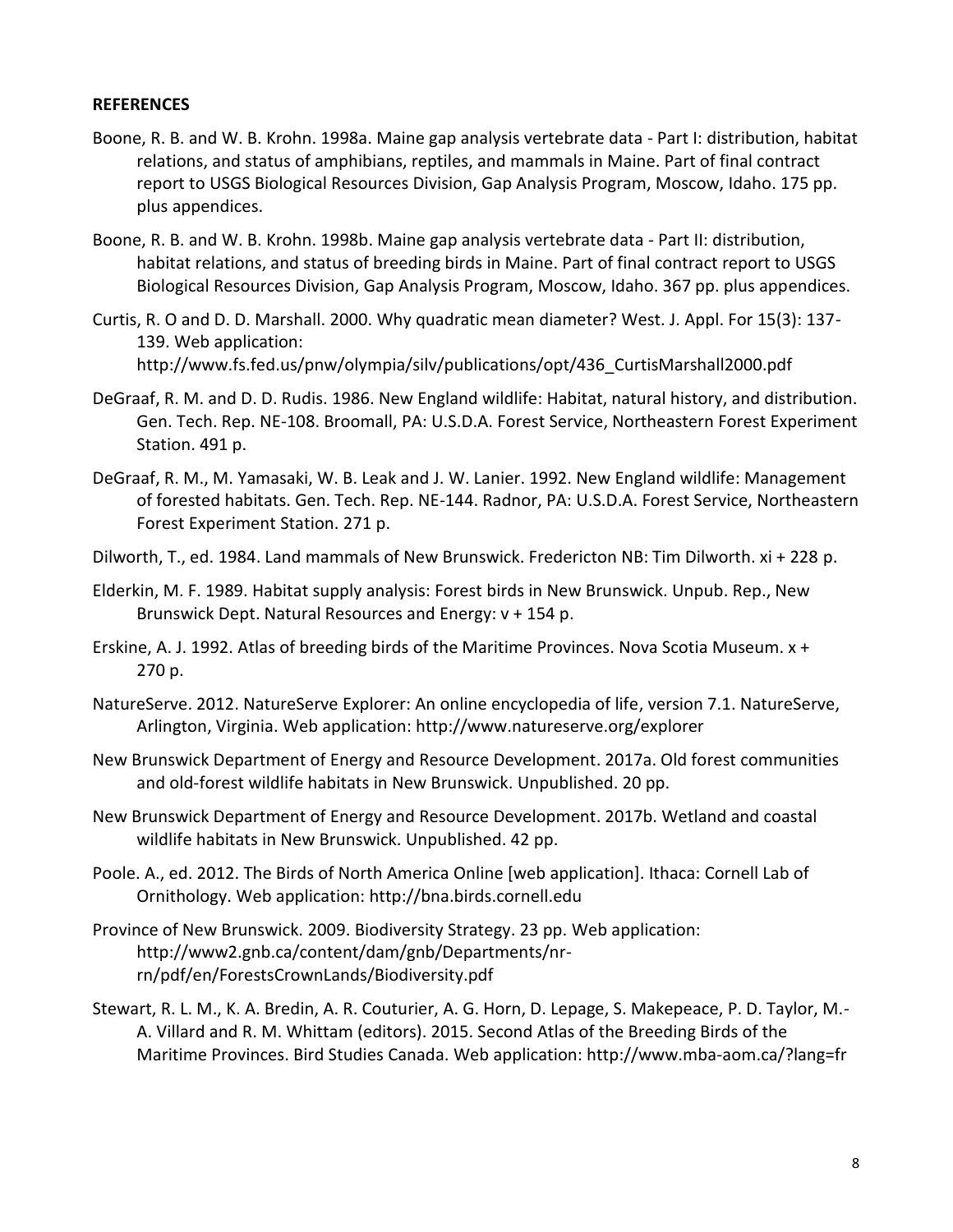Appendix 1. Habitat relationships of species associated with young or mid-age forest. Old-forest, wetland and coastal habitats are described in the documents *Old Forest Communities and Old-forest Wildlife Habitats in New Brunswick* (NB ERD 2017a) and *Wetland and Coastal Wildlife Habitats in New Brunswick* (NB ERD 2017b)*.* Upland, Freshwater and Marine habitat types are not fully described.

<span id="page-10-0"></span>

|                      |                   | <b>Not</b>          |                      | <b>Forest</b>              | <b>Habitat</b>      |                                |
|----------------------|-------------------|---------------------|----------------------|----------------------------|---------------------|--------------------------------|
| <b>Species</b>       | <b>Population</b> | Common <sup>1</sup> | <b>Habitat Class</b> | Juxtaposition <sup>2</sup> | <b>Type</b>         | Stage or Sub-type <sup>3</sup> |
|                      |                   |                     | Forest               |                            | Spruce-fir          | Mid / Old                      |
|                      |                   | ✓                   | Upland               |                            | Any Upland          |                                |
| LITTLE BROWN BAT     | <b>Breeding</b>   |                     | Wetland              |                            | Any Wetland         |                                |
|                      |                   |                     | Freshwater           |                            | Any Open Freshwater |                                |
|                      |                   |                     | Forest               |                            | Any Forest          | Mid / Old                      |
|                      |                   | ✓                   | Upland               |                            | Any Upland          |                                |
| TRI-COLORED BAT      | <b>Breeding</b>   |                     | Wetland              |                            | Any Wetland         |                                |
|                      |                   |                     | Freshwater           |                            | Any Open Freshwater |                                |
|                      |                   |                     | Forest               |                            | Hardwood            | Mid / Old                      |
| <b>RED BAT</b>       | <b>Breeding</b>   |                     |                      |                            | Mixedwood           | Mid / Old                      |
|                      |                   |                     | Upland               |                            | Hardwood Woodland   |                                |
|                      |                   |                     | Forest               |                            | Any Forest          | Mid / Old                      |
|                      |                   |                     |                      |                            | Softwood Woodland   |                                |
| <b>HOARY BAT</b>     | <b>Breeding</b>   |                     | Upland               |                            | Hardwood Woodland   |                                |
|                      |                   |                     | Wetland              |                            | Any Wetland         |                                |
|                      |                   |                     | Freshwater           |                            | Any Open Freshwater |                                |
| <b>SNOWSHOE HARE</b> | <b>Breeding</b>   |                     | Forest               |                            | Any Forest          | Old / Young                    |
|                      |                   |                     |                      |                            | Spruce-fir          | Mid                            |
| <b>RED SQUIRREL</b>  | <b>Breeding</b>   |                     | Forest               |                            | Jack Pine           | Mid                            |

 $<sup>1</sup>$  Not Common: Species with populations that are rare or uncommon.</sup>

 $2$  Forest Juxtaposition: Species that use forest that must be in close proximity to other habitat classes.

 $^3$  Stage or Sub-type: Successional stage of forest habitats, or sub-type of wetland habitats. Multiple successional stages are equivalent.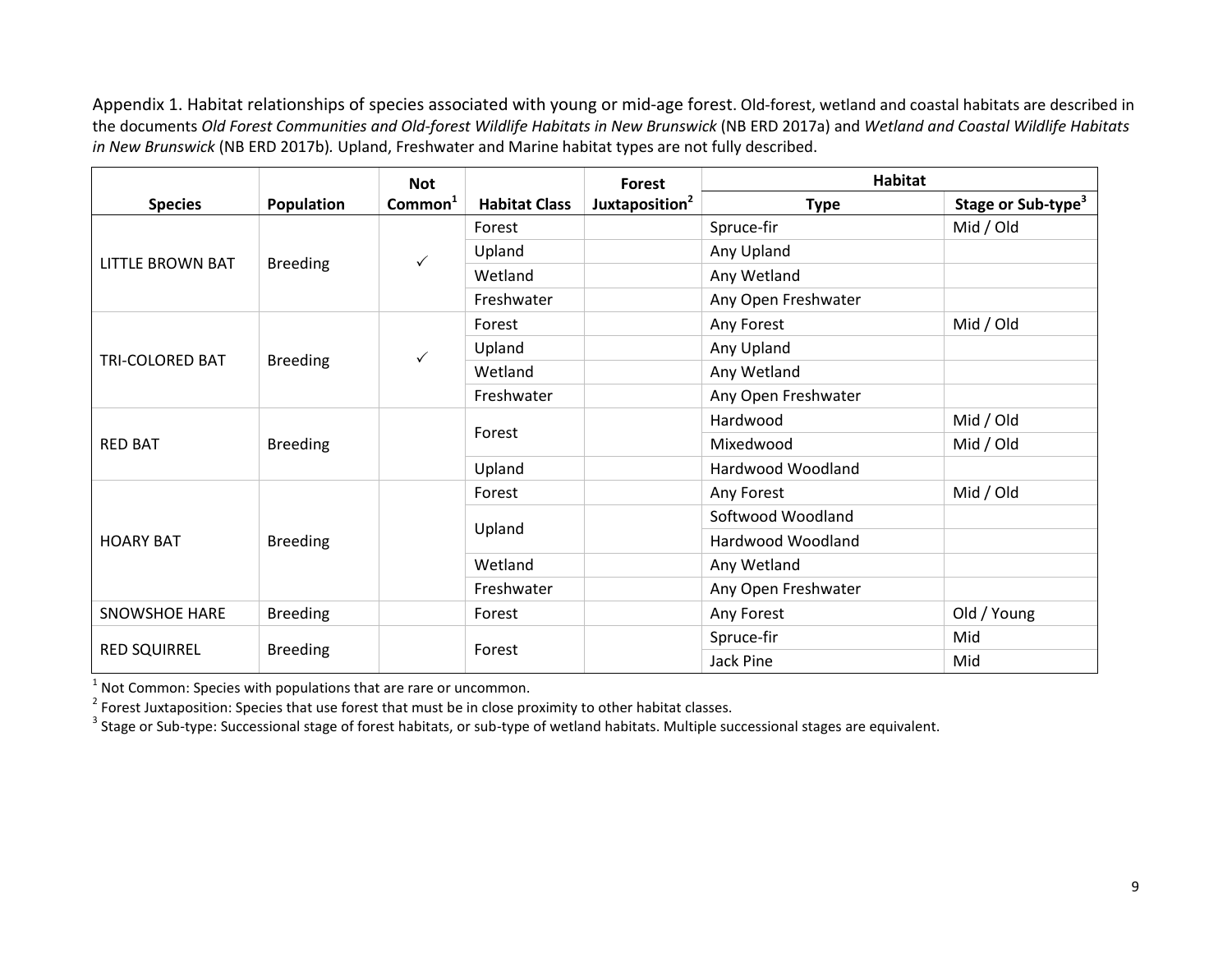|                                       |                 | <b>Not</b>          |                      | <b>Forest</b>              | Habitat                       |                                |
|---------------------------------------|-----------------|---------------------|----------------------|----------------------------|-------------------------------|--------------------------------|
| <b>Species</b>                        | Population      | Common <sup>1</sup> | <b>Habitat Class</b> | Juxtaposition <sup>2</sup> | <b>Type</b>                   | Stage or Sub-type <sup>3</sup> |
|                                       |                 |                     | Forest               |                            | Hardwood                      | Young                          |
|                                       |                 |                     | Upland               |                            | Grassland                     |                                |
|                                       |                 |                     |                      |                            | Wet meadow / Tidal marsh      |                                |
| <b>MEADOW JUMPING</b><br><b>MOUSE</b> | <b>Breeding</b> |                     |                      |                            | <b>Emergent Shallow Marsh</b> |                                |
|                                       |                 |                     | Wetland              |                            | <b>Bog</b>                    | Sedge                          |
|                                       |                 |                     |                      |                            | Alder or Shrub Wetland        |                                |
|                                       |                 |                     |                      |                            | Floodplain Forest             |                                |
|                                       |                 |                     | Forest               |                            | Any Forest                    | Young                          |
|                                       |                 |                     | Upland               |                            | Any Upland                    |                                |
|                                       |                 |                     |                      |                            | Wet meadow / Tidal marsh      |                                |
|                                       |                 |                     |                      |                            | <b>Bog</b>                    |                                |
| <b>RED FOX</b>                        | <b>Breeding</b> |                     | Wetland              |                            | Alder or Shrub Wetland        |                                |
|                                       |                 |                     |                      |                            | <b>Wetland Margin</b>         |                                |
|                                       |                 |                     |                      |                            | Salt Marsh                    |                                |
|                                       |                 |                     | Coastal              |                            | Beach                         |                                |
|                                       |                 |                     |                      |                            | Dune                          |                                |
|                                       |                 |                     | Forest               |                            | Any Forest                    | Young                          |
|                                       |                 |                     |                      |                            | Softwood Woodland             |                                |
|                                       |                 |                     |                      |                            | Hardwood Woodland             |                                |
| <b>ERMINE</b>                         | <b>Breeding</b> |                     | Upland               |                            | <b>Upland Shrub</b>           |                                |
|                                       |                 |                     |                      |                            | Grassland                     |                                |
|                                       |                 |                     |                      | Open Low Vegetation        |                               |                                |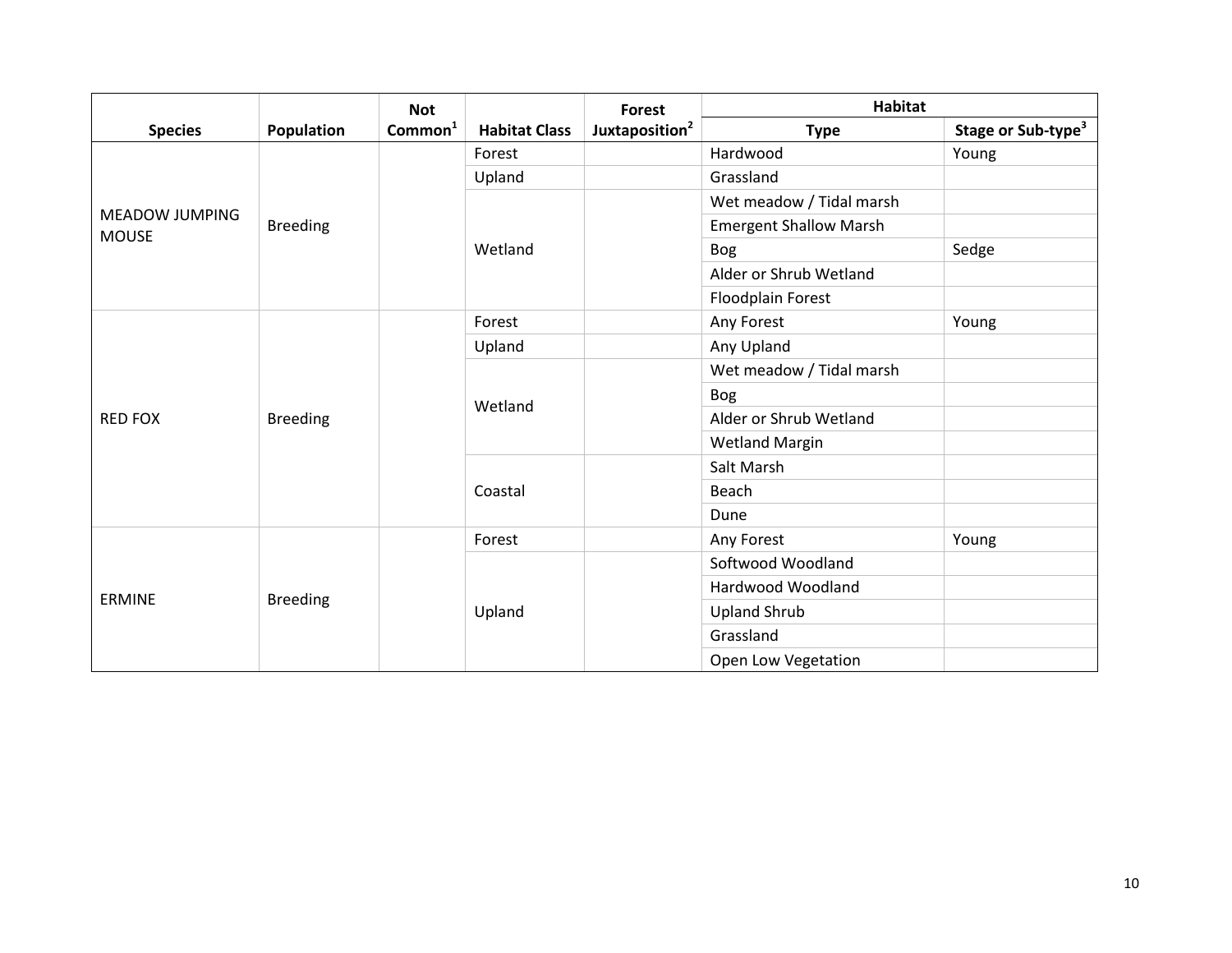|                              |                                | <b>Not</b>          |                      | <b>Forest</b>              | <b>Habitat</b>           |                                |
|------------------------------|--------------------------------|---------------------|----------------------|----------------------------|--------------------------|--------------------------------|
| <b>Species</b>               | Population                     | Common <sup>1</sup> | <b>Habitat Class</b> | Juxtaposition <sup>2</sup> | <b>Type</b>              | Stage or Sub-type <sup>3</sup> |
|                              |                                |                     |                      |                            | Wet meadow / Tidal marsh |                                |
|                              |                                |                     |                      |                            | <b>Bog</b>               | Sedge                          |
|                              |                                |                     |                      |                            | <b>Bog</b>               | Shrub                          |
|                              |                                |                     |                      |                            | Bog                      | <b>Partially Treed</b>         |
| <b>ERMINE</b><br>(Continued) | <b>Breeding</b><br>(Continued) |                     | Wetland              |                            | <b>Bog</b>               | <b>Fully Treed</b>             |
|                              |                                |                     |                      |                            | Alder or Shrub Wetland   |                                |
|                              |                                |                     |                      |                            | <b>Wetland Margin</b>    |                                |
|                              |                                |                     |                      |                            | Floodplain Forest        |                                |
|                              |                                |                     |                      |                            | Cedar Swamp              |                                |
|                              | <b>Breeding</b>                | Forest<br>Wetland   |                      | Spruce-fir                 | Old                      |                                |
| <b>WHITE-TAILED DEER</b>     |                                |                     |                      |                            | Hardwood                 | Young                          |
|                              |                                |                     |                      |                            | Mixedwood                | Young                          |
|                              |                                |                     |                      |                            | Cedar Swamp              |                                |
|                              |                                |                     | Forest               |                            | Spruce-fir               | Old                            |
|                              |                                |                     |                      |                            | Hardwood                 | Young                          |
|                              |                                |                     |                      |                            | Mixedwood                | Old                            |
| <b>MOOSE</b>                 | <b>Breeding</b>                |                     |                      |                            | Mixedwood                | Young                          |
|                              |                                |                     | Wetland              |                            | Cedar Swamp              |                                |
|                              |                                |                     |                      |                            | Any Wetland              |                                |
|                              |                                |                     | Freshwater           |                            | Any Open Freshwater      |                                |
| <b>RUFFED GROUSE</b>         | <b>Breeding</b>                |                     | Forest               |                            | Hardwood                 | Mid                            |
| <b>SPRUCE GROUSE</b>         |                                |                     |                      |                            | Spruce-fir               | Mid / Old                      |
|                              | <b>Breeding</b>                |                     | Forest               |                            | Jack Pine                | Mid                            |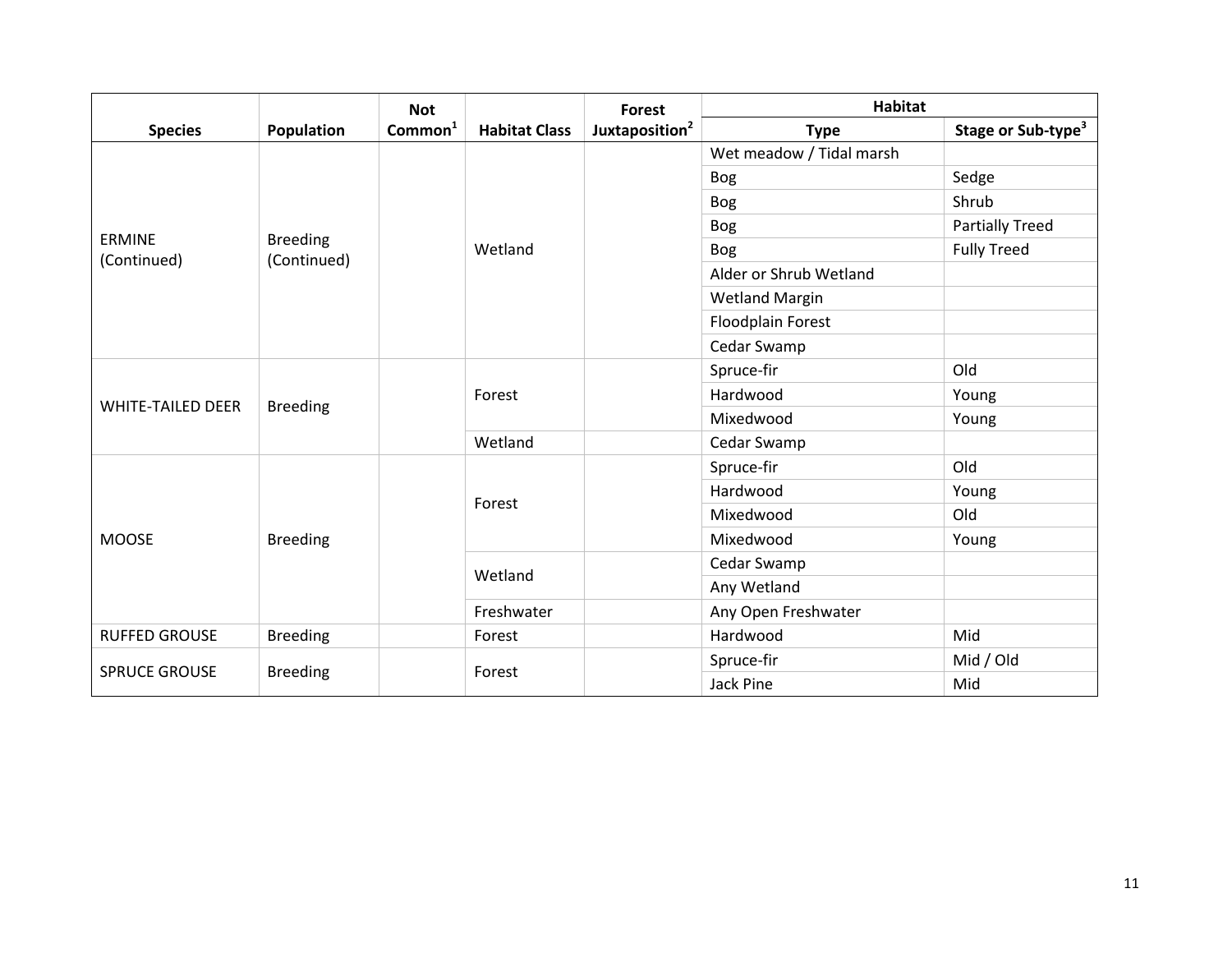|                                     |                   | <b>Not</b>          |                      | <b>Forest</b>              | <b>Habitat</b>                |                                |
|-------------------------------------|-------------------|---------------------|----------------------|----------------------------|-------------------------------|--------------------------------|
| <b>Species</b>                      | <b>Population</b> | Common <sup>1</sup> | <b>Habitat Class</b> | Juxtaposition <sup>2</sup> | <b>Type</b>                   | Stage or Sub-type <sup>3</sup> |
|                                     |                   |                     | Forest               | $\checkmark$               | Any Forest                    | Mid / Old                      |
|                                     |                   |                     |                      |                            | Wet meadow / Tidal marsh      |                                |
|                                     |                   |                     |                      |                            | <b>Emergent Shallow Marsh</b> |                                |
|                                     |                   |                     | Wetland              |                            | Deep Marsh / Aquatic Bed      |                                |
|                                     |                   |                     |                      |                            | Marsh Complex - Water Far     |                                |
| <b>GREAT BLUE HERON</b>             | <b>Breeding</b>   |                     |                      |                            | Wet Shrub Complex - Water Far |                                |
|                                     |                   |                     |                      |                            | Salt Marsh                    |                                |
|                                     |                   |                     |                      |                            | Mud Flat                      |                                |
|                                     |                   |                     | Coastal              |                            | Beach                         |                                |
|                                     |                   |                     |                      |                            | <b>Rocky Shoreline</b>        |                                |
|                                     |                   |                     | Freshwater           |                            | Any Open Freshwater           |                                |
|                                     | <b>Breeding</b>   |                     | Forest               | $\checkmark$               | Any Forest                    | Mid / Old                      |
|                                     |                   |                     | Wetland<br>Coastal   |                            | <b>Emergent Shallow Marsh</b> |                                |
|                                     |                   |                     |                      |                            | Alder or Shrub Wetland        |                                |
| <b>BLACK-CROWNED</b><br>NIGHT-HERON |                   |                     |                      |                            | Salt Marsh                    |                                |
|                                     |                   |                     |                      |                            | Coastal Island                |                                |
|                                     |                   |                     |                      |                            | Mud Flat                      |                                |
|                                     |                   |                     |                      |                            | <b>Rocky Shoreline</b>        |                                |
|                                     |                   |                     | Forest               | $\checkmark$               | Any Forest                    | Mid / Old                      |
| <b>MERLIN</b>                       | <b>Breeding</b>   |                     | Upland               |                            | Any Upland                    |                                |
|                                     |                   |                     | Wetland              |                            | Any Wetland                   |                                |
|                                     |                   |                     | Forest               |                            | Hardwood                      | Young / Mid                    |
|                                     |                   |                     |                      |                            | Mixedwood                     | Young / Mid                    |
| AMERICAN<br><b>WOODCOCK</b>         | <b>Breeding</b>   |                     |                      |                            | Hardwood Woodland             |                                |
|                                     |                   |                     | Upland               |                            | <b>Upland Shrub</b>           |                                |
|                                     |                   | Wetland             |                      |                            | Alder or Shrub Wetland        |                                |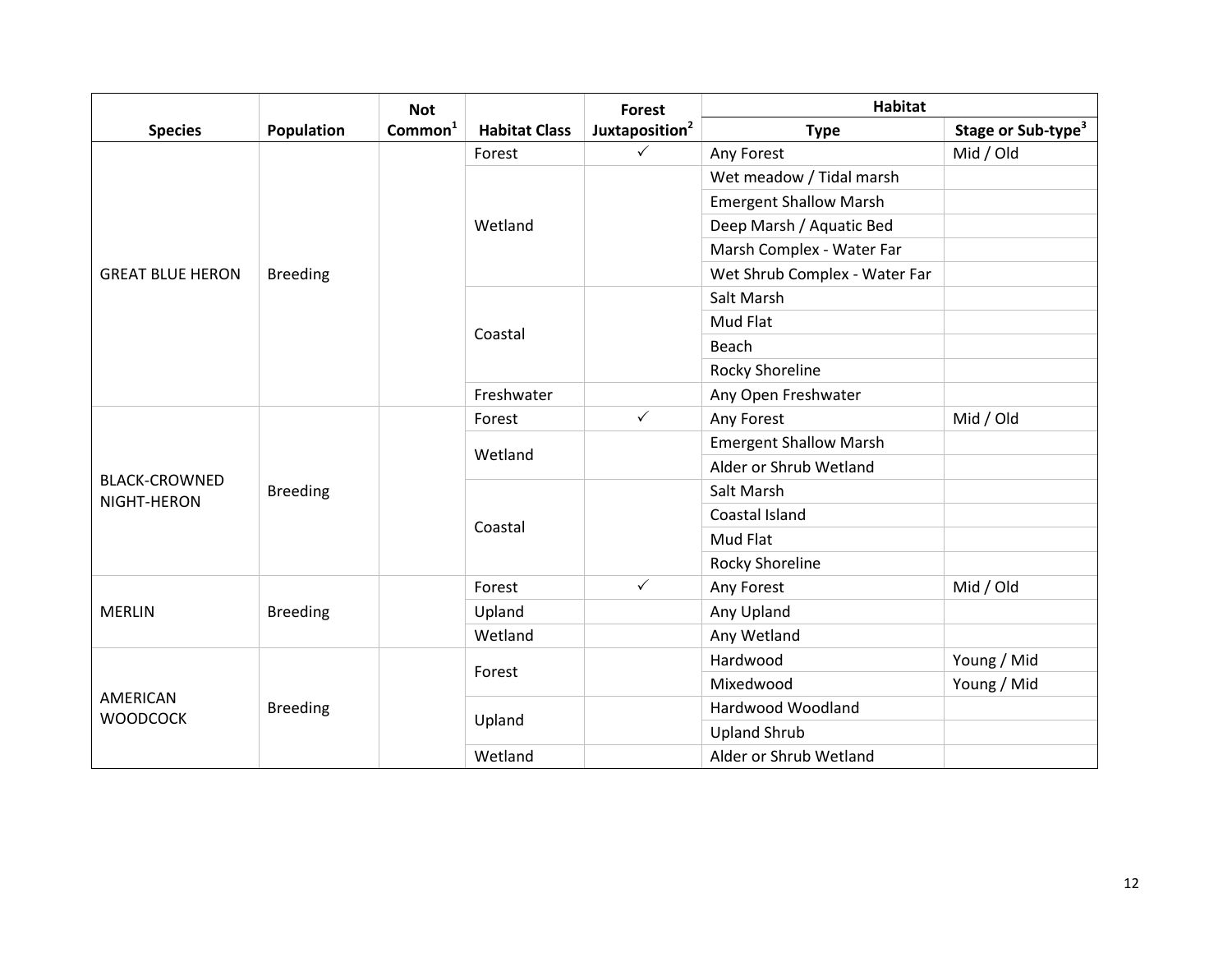|                                         |                 | <b>Not</b>          |                      | <b>Forest</b>              | <b>Habitat</b>         |                                |
|-----------------------------------------|-----------------|---------------------|----------------------|----------------------------|------------------------|--------------------------------|
| <b>Species</b>                          | Population      | Common <sup>1</sup> | <b>Habitat Class</b> | Juxtaposition <sup>2</sup> | <b>Type</b>            | Stage or Sub-type <sup>3</sup> |
|                                         |                 |                     | Forest               |                            | Hardwood               | Young / Mid                    |
| <b>AMERICAN</b>                         |                 |                     |                      |                            | Mixedwood              | Young / Mid                    |
| <b>WOODCOCK</b><br>(Continued)          | Migrating       |                     | Upland               |                            | Hardwood Woodland      |                                |
|                                         |                 |                     |                      |                            | <b>Upland Shrub</b>    |                                |
|                                         |                 |                     | Wetland              |                            | Alder or Shrub Wetland |                                |
| <b>MOURNING DOVE</b>                    |                 |                     | Forest               | $\checkmark$               | Spruce-fir             | Young                          |
|                                         | <b>Breeding</b> |                     | Upland               |                            | Any Upland             |                                |
| <b>NORTHERN HAWK</b><br><b>OWL</b>      | <b>Breeding</b> | $\checkmark$        | Forest               |                            | Spruce-fir             | Mid                            |
| LONG-EARED OWL                          | <b>Breeding</b> | $\checkmark$        | Forest               |                            | Spruce-fir             | Mid                            |
| <b>BOREAL OWL</b>                       | <b>Breeding</b> | $\checkmark$        | Forest               |                            | Spruce-fir             | Mid                            |
|                                         | <b>Breeding</b> | $\checkmark$        | Forest               |                            | Any Forest             | Young                          |
| <b>COMMON</b><br><b>NIGHTHAWK</b>       |                 |                     | Upland               |                            | Softwood Woodland      |                                |
|                                         |                 |                     |                      |                            | Hardwood Woodland      |                                |
| <b>EASTERN</b><br>WHIP-POOR-WILL        | <b>Breeding</b> |                     | Forest               |                            | Hardwood               | Mid                            |
| <b>LEAST FLYCATCHER</b>                 | <b>Breeding</b> |                     | Forest               |                            | Hardwood               | Mid / Old                      |
|                                         | <b>Breeding</b> |                     | Forest               |                            | Hardwood               | Mid                            |
| PHILADELPHIA VIREO                      |                 |                     |                      |                            | Mixedwood              | Mid                            |
|                                         |                 |                     | Upland               |                            | Hardwood Woodland      |                                |
| RED-EYED VIREO                          | <b>Breeding</b> |                     | Forest               |                            | Hardwood               | Mid / Old                      |
|                                         |                 |                     | Forest               |                            | Spruce-fir             | Mid / Old                      |
| <b>GRAY JAY</b>                         | <b>Breeding</b> |                     | Wetland              |                            | <b>Bog</b>             | <b>Partially Treed</b>         |
|                                         |                 |                     |                      |                            | <b>Bog</b>             | <b>Fully Treed</b>             |
| <b>GOLDEN-CROWNED</b><br><b>KINGLET</b> | <b>Breeding</b> |                     | Forest               |                            | Spruce-fir             | Mid / Old                      |
|                                         |                 |                     | Forest               |                            | Spruce-fir             | Mid / Old                      |
| RUBY-CROWNED<br><b>KINGLET</b>          | <b>Breeding</b> |                     | Wetland              |                            | <b>Bog</b>             | <b>Partially Treed</b>         |
|                                         |                 |                     |                      |                            | <b>Bog</b>             | <b>Fully Treed</b>             |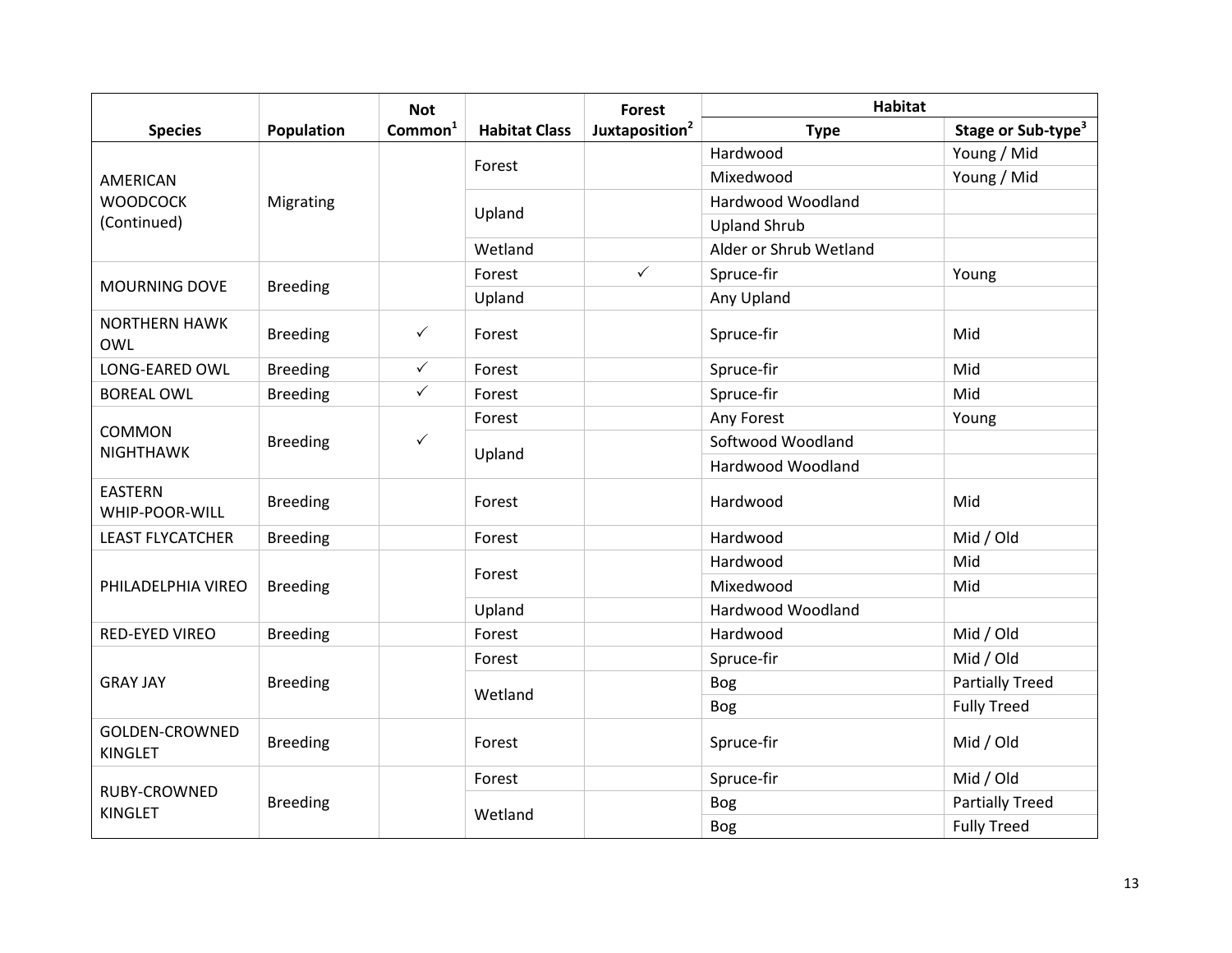|                                      |                 | <b>Not</b>          |                      | <b>Forest</b>              | <b>Habitat</b>           |                                |
|--------------------------------------|-----------------|---------------------|----------------------|----------------------------|--------------------------|--------------------------------|
| <b>Species</b>                       | Population      | Common <sup>1</sup> | <b>Habitat Class</b> | Juxtaposition <sup>2</sup> | <b>Type</b>              | Stage or Sub-type <sup>3</sup> |
|                                      |                 |                     | Forest               |                            | Any Forest               | Young                          |
|                                      |                 |                     |                      |                            | <b>Upland Shrub</b>      |                                |
| <b>EASTERN BLUEBIRD</b>              | <b>Breeding</b> | $\checkmark$        | Upland               |                            | Grassland                |                                |
|                                      |                 |                     |                      |                            | Agriculture              |                                |
|                                      |                 |                     |                      |                            | Open Low Vegetation      |                                |
|                                      |                 |                     | Forest               |                            | Hardwood                 | Young / Mid                    |
| <b>VEERY</b>                         | <b>Breeding</b> |                     | Wetland              |                            | Alder or Shrub Wetland   |                                |
|                                      |                 |                     |                      |                            | Floodplain Forest        |                                |
| <b>GRAY-CHEEKED</b><br><b>THRUSH</b> | Migrating       | $\checkmark$        | Forest               |                            | Spruce-fir               | Young                          |
| <b>BICKNELL'S THRUSH</b>             | <b>Breeding</b> | $\checkmark$        | Forest               |                            | Spruce-fir               | Young                          |
|                                      |                 |                     |                      |                            | Mixedwood                | Young                          |
|                                      | <b>Breeding</b> |                     | Forest               |                            | Any Forest               | Mid / Old                      |
| <b>HERMIT THRUSH</b>                 |                 |                     | Wetland              |                            | Bog                      | <b>Partially Treed</b>         |
|                                      |                 |                     |                      |                            | Bog                      | <b>Fully Treed</b>             |
| <b>WOOD THRUSH</b>                   | <b>Breeding</b> | $\checkmark$        | Forest               |                            | <b>Tolerant Hardwood</b> | Mid                            |
|                                      |                 |                     | Forest               |                            | Any Forest               | Young                          |
| <b>CEDAR WAXWING</b>                 |                 |                     | Upland               |                            | <b>Upland Shrub</b>      |                                |
|                                      | <b>Breeding</b> |                     | Wetland              |                            | Alder or Shrub Wetland   |                                |
|                                      |                 |                     |                      |                            | Floodplain Forest        |                                |
| <b>TENNESSEE</b>                     |                 |                     | Forest               |                            | Spruce-fir               | Mid                            |
| <b>WARBLER</b>                       | <b>Breeding</b> |                     | Wetland              |                            | Bog                      | <b>Partially Treed</b>         |
|                                      |                 |                     |                      |                            | <b>Bog</b>               | <b>Fully Treed</b>             |
| <b>NASHVILLE WARBLER</b>             | <b>Breeding</b> |                     | Forest               |                            | Any Forest               | Young                          |
| <b>MOURNING</b><br>WARBLER           | <b>Breeding</b> |                     | Forest               |                            | Any Forest               | Young                          |
| <b>COMMON</b>                        |                 |                     | Forest               |                            | Any Forest               | Young                          |
| YELLOWTHROAT                         | <b>Breeding</b> |                     | Wetland              |                            | Alder or Shrub Wetland   |                                |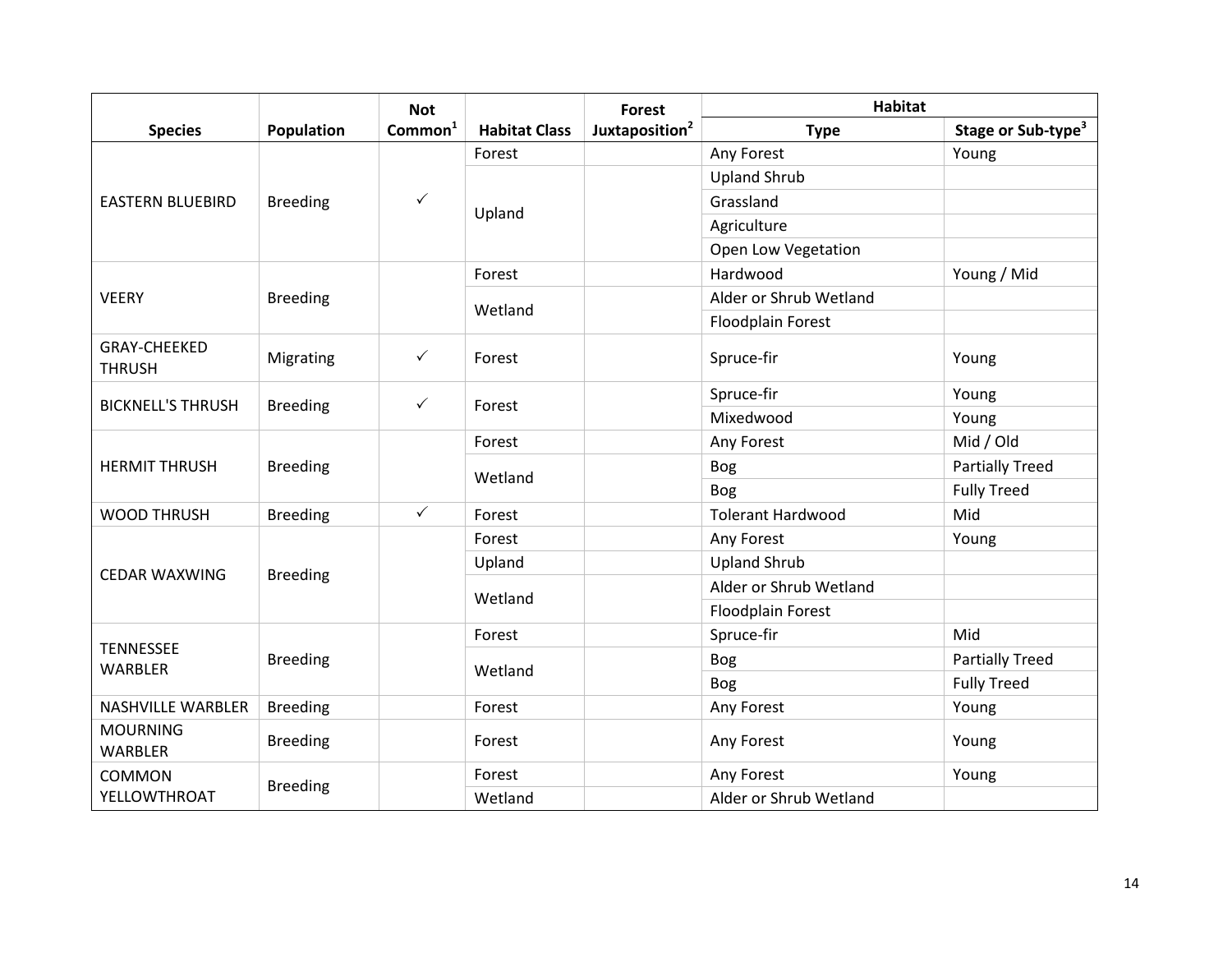|                                               |                 | <b>Not</b>          |                      | <b>Forest</b>              | <b>Habitat</b>           |                                |
|-----------------------------------------------|-----------------|---------------------|----------------------|----------------------------|--------------------------|--------------------------------|
| <b>Species</b>                                | Population      | Common <sup>1</sup> | <b>Habitat Class</b> | Juxtaposition <sup>2</sup> | <b>Type</b>              | Stage or Sub-type <sup>3</sup> |
|                                               |                 |                     | Forest               |                            | Hardwood                 | Mid                            |
| <b>AMERICAN</b>                               | <b>Breeding</b> |                     | Upland               |                            | Hardwood Woodland        |                                |
| REDSTART                                      |                 |                     |                      |                            | <b>Upland Shrub</b>      |                                |
|                                               |                 |                     | Wetland              |                            | <b>Floodplain Forest</b> |                                |
| <b>MAGNOLIA</b><br><b>WARBLER</b>             | <b>Breeding</b> |                     | Forest               |                            | Spruce-fir               | Young                          |
| <b>BAY-BREASTED</b><br>WARBLER                | <b>Breeding</b> |                     | Forest               |                            | Spruce-fir               | Mid / Old                      |
| CHESTNUT-SIDED<br><b>WARBLER</b>              | <b>Breeding</b> |                     | Forest               |                            | Hardwood                 | Young                          |
| <b>BLACKPOLL</b><br><b>WARBLER</b>            | <b>Breeding</b> |                     | Forest               |                            | Spruce-fir               | Young                          |
|                                               | <b>Breeding</b> |                     | Forest               |                            | <b>Black Spruce</b>      | Young                          |
| <b>PALM WARBLER</b>                           |                 |                     | Wetland              |                            | <b>Bog</b>               | Shrub                          |
|                                               |                 |                     |                      |                            | <b>Bog</b>               | <b>Partially Treed</b>         |
|                                               |                 |                     |                      |                            | <b>Bog</b>               | <b>Fully Treed</b>             |
| YELLOW-RUMPED<br><b>WARBLER</b>               | <b>Breeding</b> |                     | Forest               |                            | Spruce-fir               | Young / Mid                    |
| <b>BLACK-THROATED</b><br><b>GREEN WARBLER</b> | <b>Breeding</b> |                     | Forest               |                            | Any Forest               | Mid / Old                      |
| <b>WILSON'S WARBLER</b>                       |                 |                     | Forest               |                            | Any Forest               | Young                          |
|                                               | <b>Breeding</b> |                     | Wetland              |                            | Alder or Shrub Wetland   |                                |
| <b>FOX SPARROW</b>                            | <b>Breeding</b> |                     | Forest               |                            | Spruce-fir               | Young / Mid                    |
|                                               |                 |                     | Forest               |                            | <b>Black Spruce</b>      | Young                          |
| <b>LINCOLN'S SPARROW</b>                      | <b>Breeding</b> |                     |                      |                            | <b>Bog</b>               | Shrub                          |
|                                               |                 |                     | Wetland              |                            | <b>Bog</b>               | <b>Partially Treed</b>         |
|                                               |                 |                     |                      |                            | <b>Bog</b>               | <b>Fully Treed</b>             |
| <b>WHITE-THROATED</b><br>SPARROW              | <b>Breeding</b> |                     | Forest               |                            | Any Forest               | Young                          |